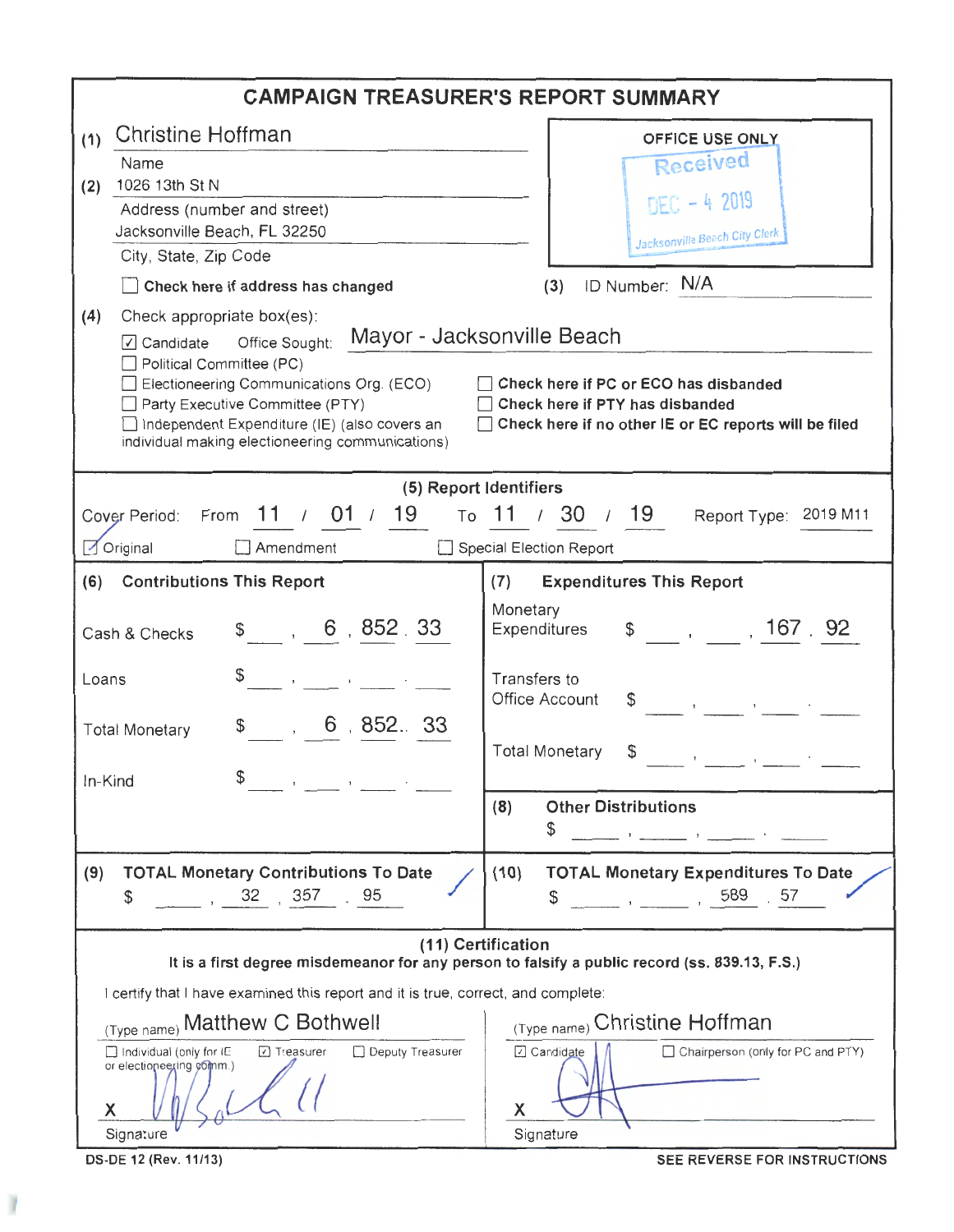## CAMPAIGN TREASURER'S REPORT - ITEMIZED CONTRIBUTIONS

## (1) Name Christine Hoffman (2) I.D. Number N/A

|             | (3) Cover Period 11 / 01 / 2019 through 11/ 30 / 2019                                       |              |                        | $(4)$ Page 1 of 2 |             |           |           |
|-------------|---------------------------------------------------------------------------------------------|--------------|------------------------|-------------------|-------------|-----------|-----------|
| (5)<br>Date | (7)<br>Full Name                                                                            | (8)          |                        | (9)               | (10)        | (11)      | (12)      |
| (6)         | (Last, Suffix, First, Middle)                                                               |              |                        |                   |             |           |           |
| Sequence    | <b>Street Address &amp;</b>                                                                 |              | Contributor            | Contribution      | In-kind     |           |           |
| Number      | City, State, Zip Code                                                                       | Type         | Occupation             | Type              | Description | Amendment | Amount    |
| 11/1/2019   | Lancaster Ventures, LLC<br>541 E. Monroe St.<br>Jacksonville, FL 32202<br>1                 | B            | Property<br>Manager    | CHE               |             |           | \$1000.00 |
|             |                                                                                             |              |                        |                   |             |           |           |
| 11/1/2019   | Susan Miller<br>721 Spinnakers Reach<br>Dr.<br>Ponte Vedra Beach, FL<br>32082               | $\mathbf{I}$ | Retired                | CHE               |             |           | \$500.00  |
| 2           |                                                                                             |              |                        |                   |             |           |           |
| 11/1/2019   | Nancy Broner<br>1354 Pinewood Rd<br>Jacksonville Beach, FL<br>32250                         | $\mathbf{I}$ | Ex Director<br>One Jax | CHE               |             |           | \$250.00  |
| 3           |                                                                                             |              |                        |                   |             |           |           |
| 11/1/2019   | James Roddenberry<br>1121 Savannah Trace<br>Tallahassee, FL 32312                           | $\mathsf{I}$ |                        | CHE               |             |           | \$100     |
| 4           |                                                                                             |              |                        |                   |             |           |           |
| 11/1/2019   | Fletcher & Phillips, LLC<br>541 E Monroe St<br>Jacksonville, FL 32202                       | B            | Attorney               | CHE               |             |           | \$1000.00 |
| 5           |                                                                                             |              |                        |                   |             |           |           |
| 11/4/2019   | George Bothwell<br>116 19th Avenue N,<br><b>Unit 302</b><br>Jacksonville, Beach FL<br>32250 |              | Retired                | CHE               |             |           | \$500     |
| 6           |                                                                                             |              |                        |                   |             |           |           |
| 11/6/2019   | Louis Saig<br>405 First Street South,<br>#211<br>7<br>Jacksonville Beach, FL<br>32250       |              | Restaurateur           | CHE               |             |           | \$250     |
|             |                                                                                             |              |                        |                   |             |           |           |
| 11/7/2019   | EJ Taylor<br>408 Ocean Front<br>Neptune Beach, FL<br>32266                                  |              | Retired                | CHE               |             |           | \$300     |
| 8           |                                                                                             |              |                        |                   |             |           |           |

OS-DE 13 (Rev. 08/03) SEE REVERSE FOR INSTRUCTIONS AND CODE VALUES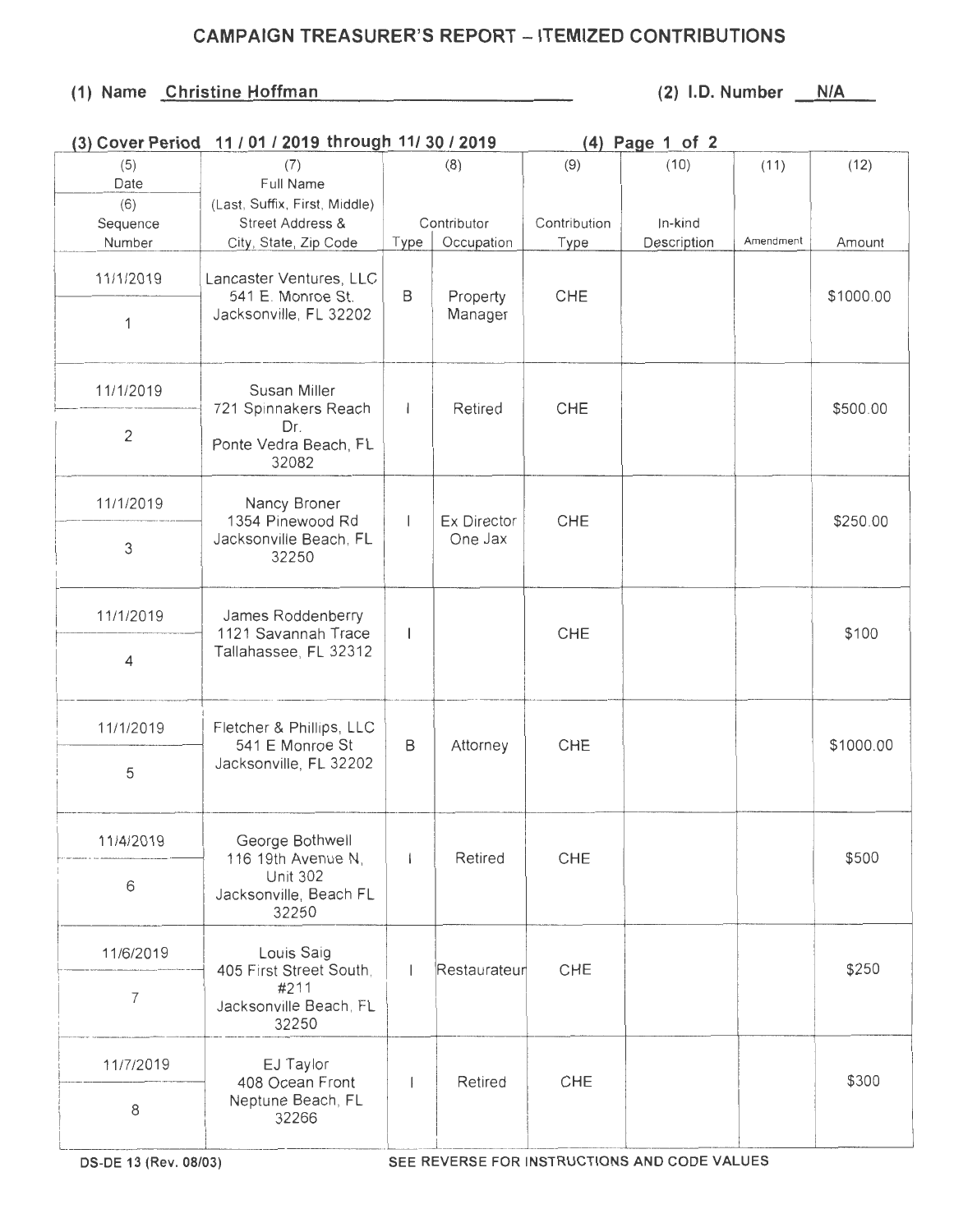## CAMPAIGN TREASURER'S REPORT - ITEMIZED CONTRIBUTIONS

## (1) Name Christine Hoffman (2) I.D. Number N/A

| (3) Cover Period | 11/01 /2019                                    | through     |            | 11/ 30/ 2019 | (4) Page 2 of 2 |           |        |
|------------------|------------------------------------------------|-------------|------------|--------------|-----------------|-----------|--------|
| (5)              | (7)                                            |             | (8)        | (9)          | (10)            | (11)      | (12)   |
| Date             | Full Name                                      |             |            |              |                 |           |        |
| (6)              | (Last, Suffix, First, Middle)                  |             |            |              |                 |           |        |
| Sequence         | Street Address &                               | Contributor |            | Contribution | In-kind         |           |        |
| Number           | City, State, Zip Code                          | Type        | Occupation | Type         | Description     | Amendment | Amount |
|                  |                                                |             |            |              |                 |           |        |
| 11/8/2019        | Richard Naylor                                 |             |            |              |                 |           |        |
|                  | 283 Majestic Eagle Dr<br>Ponte Vedra, FL 32081 |             | Mortgage   | CHE          |                 |           | \$200  |
| 9                |                                                |             | Supervisor |              |                 |           |        |
|                  |                                                |             |            |              |                 |           |        |
|                  |                                                |             |            |              |                 |           |        |
|                  |                                                |             |            |              |                 |           | \$300  |
| 11/18/2019       | Gerald Livingston                              |             |            |              |                 |           |        |
|                  | PO Box 1669                                    |             | Attorney   | CHE          |                 |           |        |
| 10               | Mt. Dora, FL 32756                             |             |            |              |                 |           |        |
|                  |                                                |             |            |              |                 |           |        |
|                  |                                                |             |            |              |                 |           |        |
|                  |                                                |             |            |              |                 |           |        |
| 11/19/2019       | Michael Dunlap                                 |             |            |              |                 |           | \$250  |
|                  | 1120 Second Ave N<br>Jacksonville Beach, FL    |             | Architect  | CHE          |                 |           |        |
| 11               | 32250                                          |             |            |              |                 |           |        |
|                  |                                                |             |            |              |                 |           |        |
|                  |                                                |             |            |              |                 |           |        |
| 11/20/2019       | Driver, McAfee,<br>Hawthorne & Diebenow        | B           | Law Firm   | CHE          |                 |           |        |
|                  |                                                |             |            |              |                 |           | \$1000 |
|                  | 1 Independent Dr. #1200                        |             |            |              |                 |           |        |
| 12               | Jacksonville, FL 32202                         |             |            |              |                 |           |        |
|                  |                                                |             |            |              |                 |           |        |
|                  |                                                |             |            |              |                 |           |        |
| 11/21/2019       | Hart Resources, LLC<br>8051 Tara Ln            | B           | Property   | CHE          |                 |           |        |
|                  |                                                |             |            |              |                 |           | \$1000 |
|                  | Jacksonville, FL 32216                         |             | Developer  |              |                 |           |        |
| 13               |                                                |             |            |              |                 |           |        |
|                  |                                                |             |            |              |                 |           |        |
|                  |                                                |             |            |              |                 |           |        |
| 11/22/2019       | Christina Worth                                |             | Charleston |              |                 |           |        |
|                  | 4917 Liberty Park Cir.                         |             | Chamber of | CHE          |                 |           | \$200  |
| 14               | N. Charleston, SC 29405                        |             | Commerce   |              |                 |           |        |
|                  |                                                |             |            |              |                 |           |        |
|                  |                                                |             |            |              |                 |           |        |
|                  |                                                |             |            |              |                 |           |        |
| 11/30/2019       | <b>Vystar Credit Union</b>                     |             |            |              |                 |           |        |
|                  | 100 3rd St N                                   | B           | Bank       | INT          |                 |           | \$2.33 |
| 15               | Jacksonville Beach, FL                         |             |            |              |                 |           |        |
|                  | 32250                                          |             |            |              |                 |           |        |
|                  |                                                |             |            |              |                 |           |        |
|                  |                                                |             |            |              |                 |           |        |
|                  |                                                |             |            |              |                 |           |        |
|                  |                                                |             |            |              |                 |           |        |
|                  |                                                |             |            |              |                 |           |        |
|                  |                                                |             |            |              |                 |           |        |
|                  |                                                |             |            |              |                 |           |        |